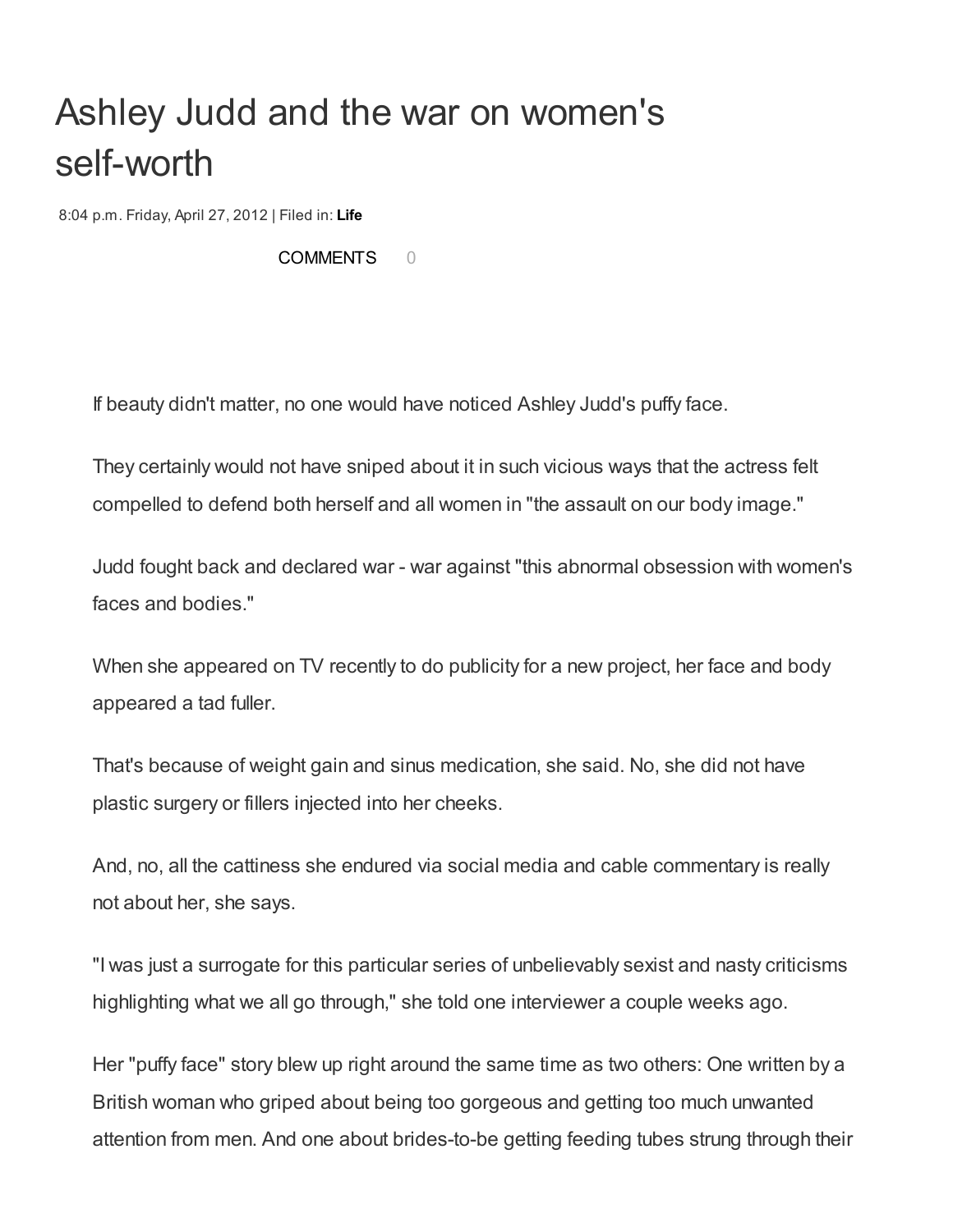noses to lose 10 pounds before their weddings.

Abnormal obsession with body image? Sounds like it.

But this war and Ashley Judd's eloquent stance is really not about looks. It's about something far deeper: Self-worth. And what a hard time women have believing they deserve it.

We torture ourselves with weights and measurements: Too fat, too old, too plastic, too plain.

We spend something like \$200 billion worldwide on anti-aging potions.

Studies have proven that attractive people get hired more often and get paid more, and even teachers deem attractive children to be smarter due to something called the "halo effect."

It's not right, but it's true - the genetically gifted can depend on a certain amount of attention for a certain number of years.

If that's your only currency, however, you're sure to be near-bankrupt by 44, Ashley Judd's age.

That's when you better be able to detach your self-worth from your appearance.

And you better believe: Real beauty is on the inside.

Tara Shannon has seen plenty of women who freak out when the thing they've valued most about themselves - their looks - starts fading.

In the '80s, she was one of the world's top models, paid handsomely for her external beauty.

Today, the West Palm Beach counselor holds weekly sessions to help people embrace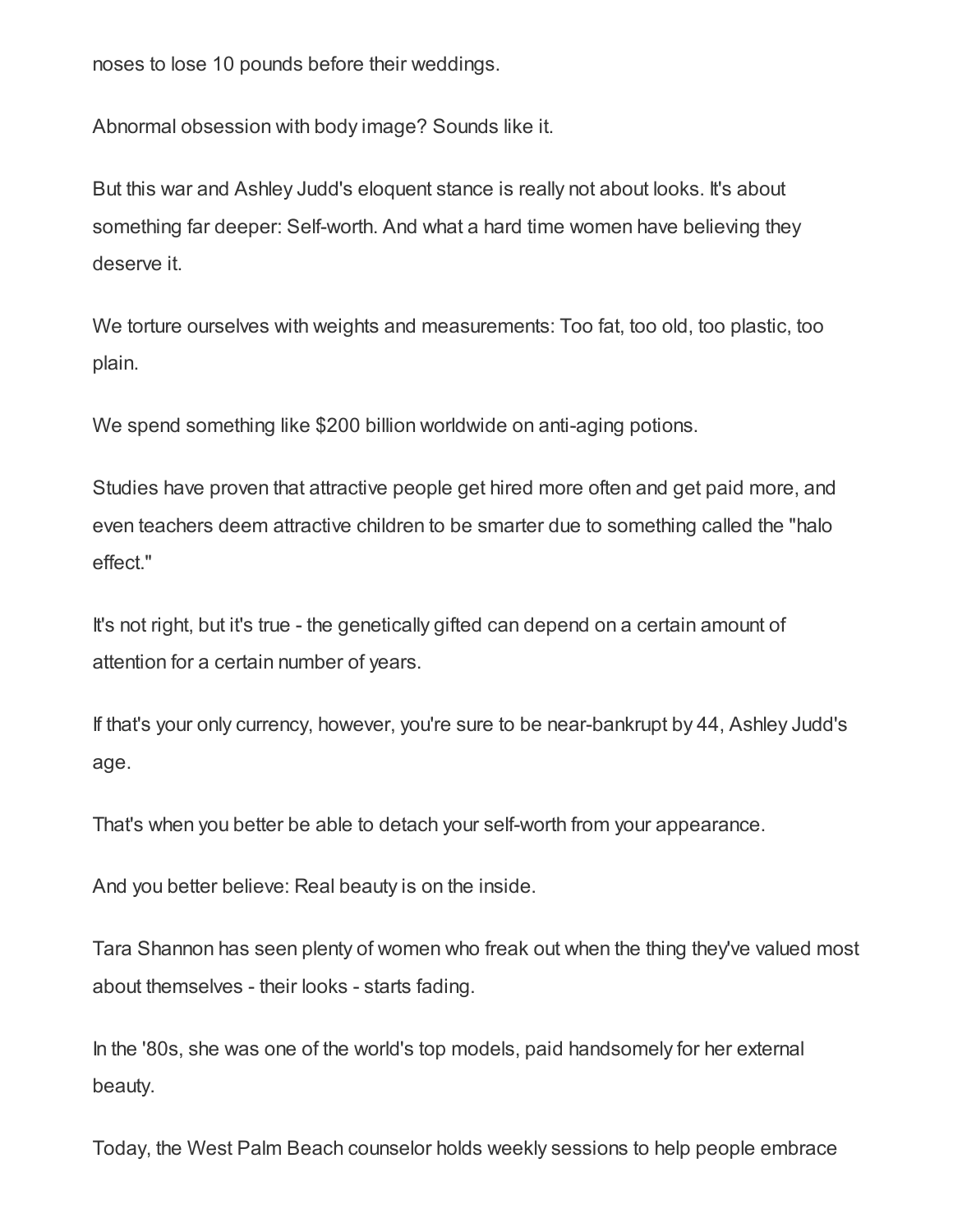their internal and unique loveliness.

Last week, she and a bunch of her fellow models - Kim Alexis, Kelly Emberg, Dianne DeWitt, Joan Severance and others - gathered for a fundraiser in Houston.

These women are all in their 50s and still gorgeous - but what struck Shannon was how their definitions of beauty had evolved.

"We are no longer defined as 'models' - with a standard of beauty we had to fit ourselves into," she says. "Now we have settled into the definition of who we really are - with our individuality, our imperfections, our quirkiness - and it's so much better."

When Shannon sees women panicking about losing their looks, she recognizes this as "a sign of their unhappiness."

They have needs they are not listening to and a calling they are not paying attention to, she says, and this translates into feelings of inadequacy.

"You can never get another person to value you if you can't experience your own value," says Shannon, who holds workshops on Wednesday evenings at Gyrotonic Satram in West Palm Beach. "You can't meet an internal need with an external diversion."

Connie Ingram, a psychologist in Royal Palm Beach, also sees women in their 50s struggling with the loss of their looks, which they perceive to be their only source of power.

If they had a parent who told them all their lives that "all you have is your looks," it's hard to rewind that tape - but it must be done for true self-worth.

"The women who come through my doors who are self-critical tend to view their lives as meaningless and joyless because they are losing the beauty they once had," Ingram says. "The power that these women have thought they had via their looks was fantasy. The true power of a woman is her inner beauty, which comes from the character qualities she has developed over her lifetime through varied experiences the good and the bad. Power is